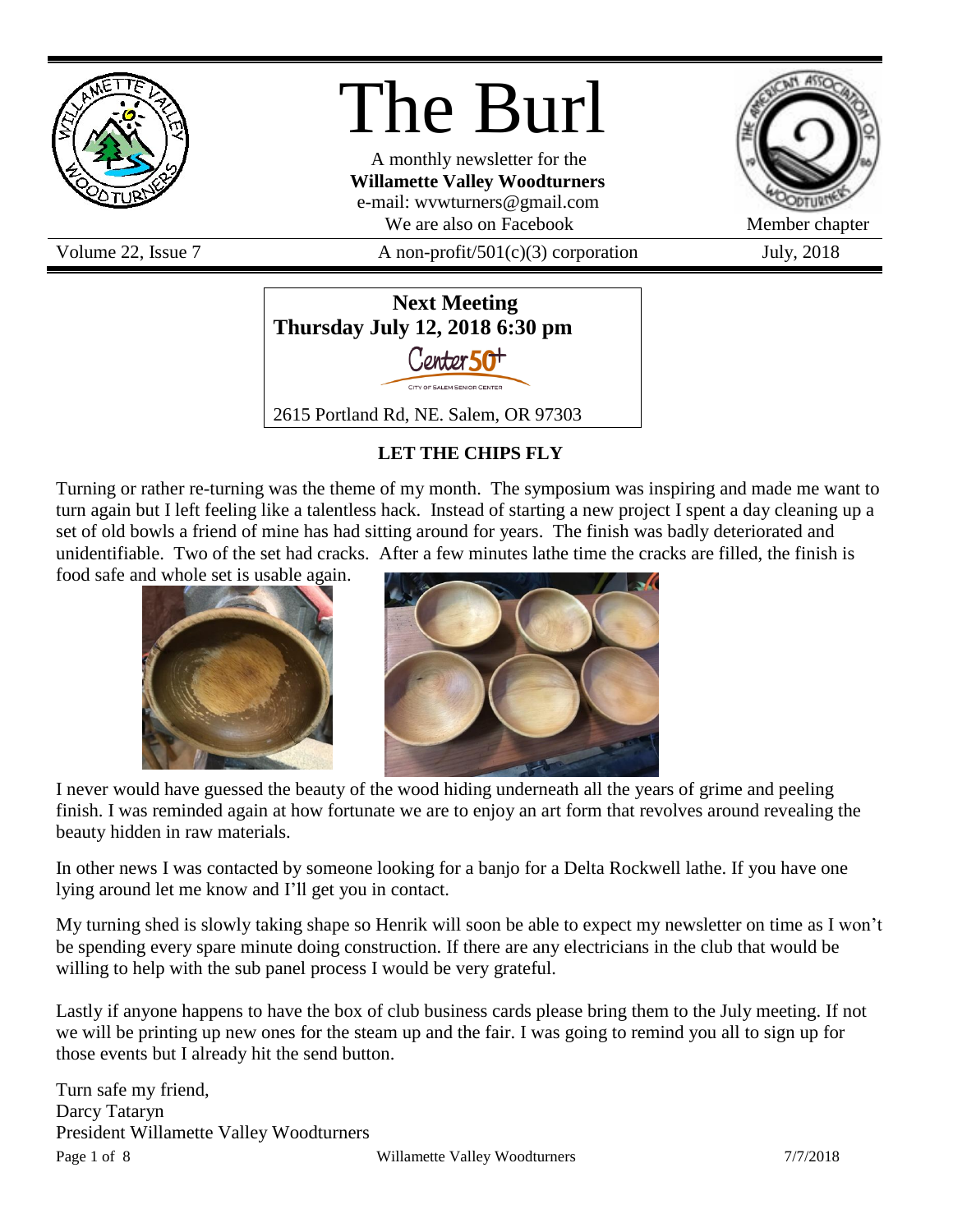

The Beads of Courage at the 2018 AAW Symposium was a great success thanks to the large participation of woodturners. The attendant working the collection site said 90 of the boxes would be shipped out that week. You can see from the pictures there was a wide variety of styles and woods used. Hopefully you're already thinking about how you can help out by making a Beads of Courage box. We will be collecting them at the Oregon Woodturning Symposium in March 2019 in Albany, OR. Thanks to everyone who took the time to make a box for children to store their precious beads.





# **Pens for Troops**

Submitted by Jeff Zens

There are still quite a few pen kits outstanding. Please bring all completed pens to the July meeting; if you haven't completed the project please return the unfinished kits and I will redistribute them. I will also bring along all of the completed kits so the membership can get a sense of how much this club has done to support our service men and women serving in overseas deployments.

**\_\_\_\_\_\_\_\_\_\_\_\_\_\_\_\_\_\_\_\_\_\_\_\_\_\_\_\_\_\_\_\_\_\_\_\_\_\_\_\_\_\_\_\_\_\_\_\_\_\_\_\_\_\_\_\_\_\_\_\_\_\_\_\_\_\_\_\_\_\_\_\_\_\_\_\_\_\_\_\_\_\_\_\_\_\_**

I will get the kits packaged and sent off to the national coordinator after the July meeting, so please return what you have – completed or not!

Thanks to everyone who participated in this effort. Your hard work is greatly appreciated!!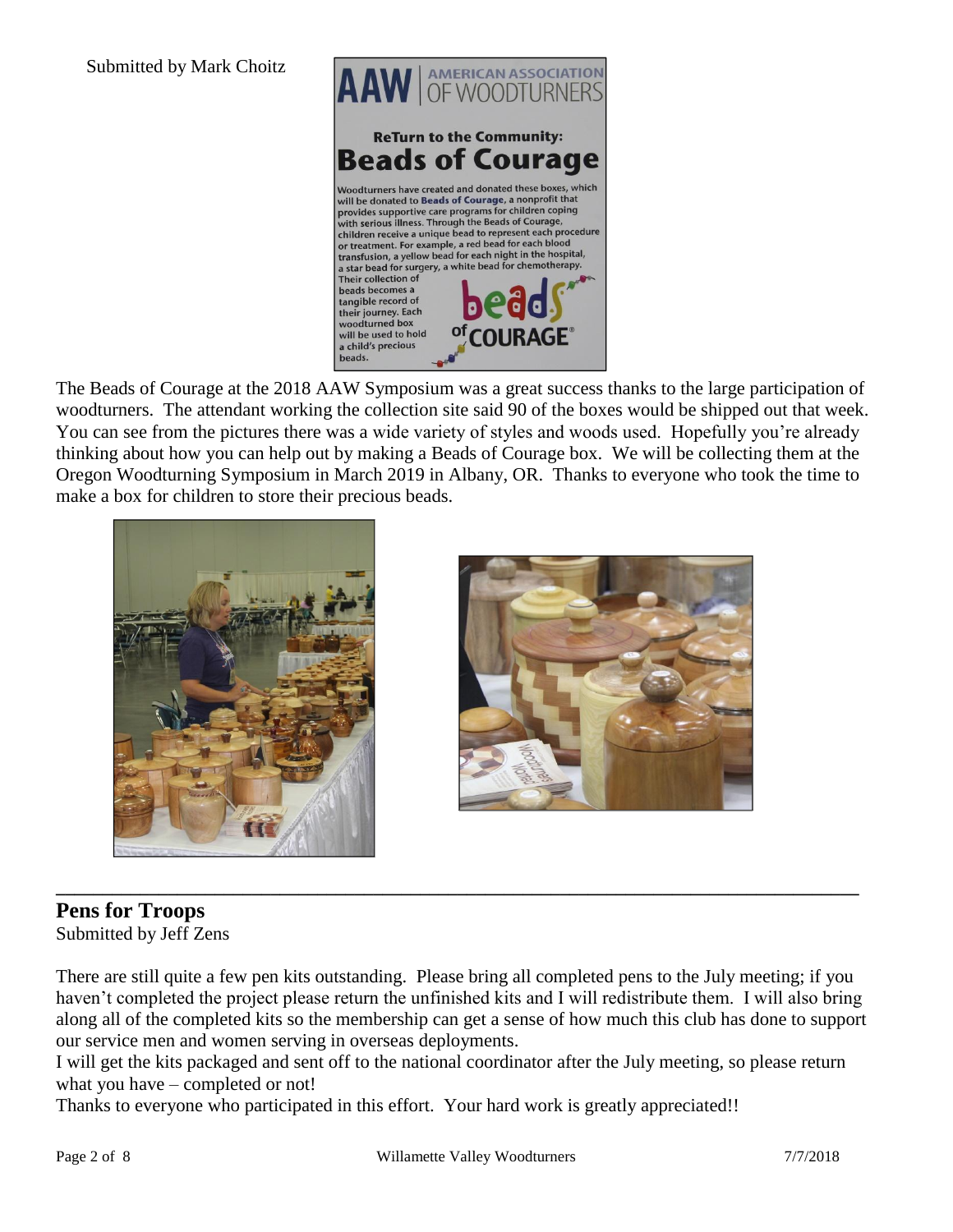# **Upcoming Events**

# **July 12: Jigs, Gadgets and Gizmos**

It's been quite a while since we've featured the creativity and ingenuity of our membership at a monthly meeting. A number of you have risen to the challenge of sharing your lathe problem-solving skills with the rest of us, and this month we'll be enlightened by Walt Thies, Bruce Stangeby and (hopefully) Jim Devorss. Each of these long-time turners has had to confront and solve turning issues of one sort or another over their careers. Many of their solutions DON'T involve spending tons of cash – they've managed to design and create items from stock on hand, or with minimal out-of-pocket expense.

If I can make the technology work, I will also do a brief demonstration for the newer club members on accessing the club's website to place a Craft Supplies USA club order.

Please refer to Walt Thies' one-page outline of the topics he plans to cover, found on page 6 in this issue of The Burl.

# **July 28 & 29th and August 4th & 5th: Steam-Up**

# **August 9: Eric Lofstrom**

We're indeed fortunate to have Eric Lofstrom return to visit the club in August. His Thursday evening demonstration is one we haven't seen in several years – triple-axis turning. He has refined this practice to high art in his "Resilience" series of turnings. From Eric's website:

#### "**Resilience**- '*the ability to adapt or recover quickly from adversity.'*

The Resilience Series is inspired by water's ability to constantly adapt to external forces. Water never disappears, it just morphs its state of matter; when exposed to heat, it becomes steam, when frozen it becomes ice, when exposed to gravity it erodes a new path."

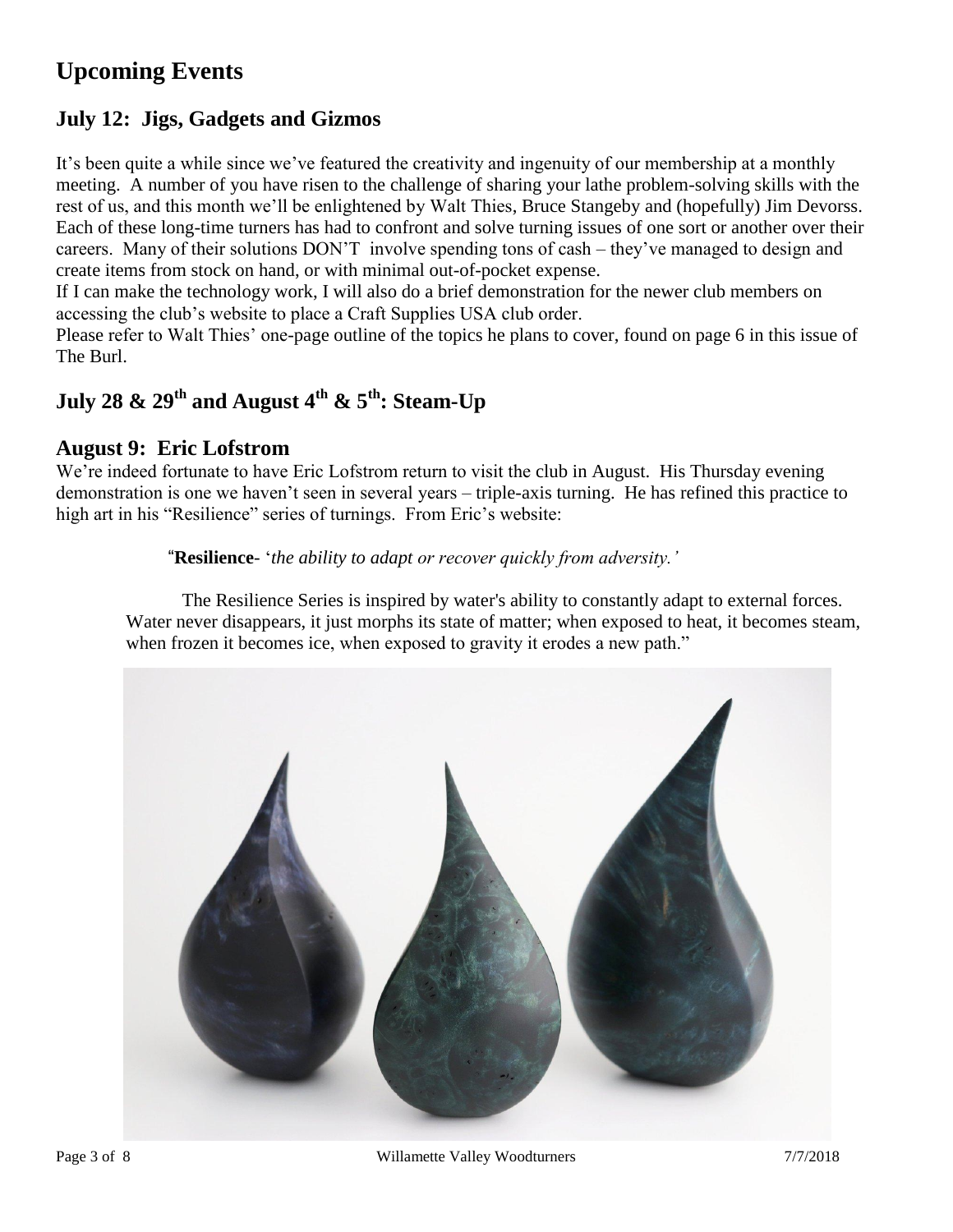

If you haven't seen Eric at one of our club meetings don't miss this one. He's a gifted turner, a great speaker and a fun guy!

Eric's bio:

Eric's earliest memories of creating with wood are in Grandpa's dirt floor, basement workshop; he had a special place at the bench, right next to the scrap bin. Eric grew up around woodworking, but had never learned about a tool called the lathe until the first weekend in October of 2001, while attending a free demo at a woodworking store in Sumner, WA. It was here that his woodworking trajectory changed and the woodturning adventures began.

A demonstration on turning pens and letter openers was all it took to hook his curiosity. Creating shavings on a lathe consumed Eric's thoughts for the next few weeks as he wrapped his brain around how a finished piece could emerge from rough materials so quickly! After hearing all the details (several times), Eric's wife

pursued this spark of excitement and set his woodturning journey in motion with a mini lathe and tool set for Christmas. Years later, Eric's woodturning enthusiasm continues to grow.

Like many turners, Eric began with scraps of 2x4s and "factory sharpened" tools. Several startling catches in the first few projects quickly focused him on the why and how of creating curls instead of settling for sawdust. Gaining tool control and improving technique became a personal quest. Whether creating a fitted lid box or multi-axis turning, a translucent or winged bowl, a hollow form or exploring surface embellishments, Eric enjoys projects which both challenge his skill and stretch his creative curiosity.

In the fall of 2002, Eric began a membership with the South Puget Sound Chapter of the AAW. He enjoyed serving on the board of directors from 2005-2012 and representing the club at several woodworking shows in addition to mentoring others at the club's monthly sawdust sessions. He began demonstrating and teaching woodturning classes at local woodworking stores in 2006. Since then, Eric has taught at multiple symposiums and has become a highly sought-after instructor for woodturning clubs across the United States and Canada. The constant exposure to other turners continues to transform his awareness and understanding of turning fundamentals.

Conscious of the importance tool control plays in creating pieces, Eric believes it is not only important to know which techniques work but also why they work. As a passionate teacher and woodturner, Eric is on a mission to impact the world of woodturning by helping others build confidence in tool control and developing their own creative voice!

*There is nothing more powerful than being inspired by an idea and having the courage and confidence to create that one-of-a-kind piece… to Eric, this is what woodturning is all about!*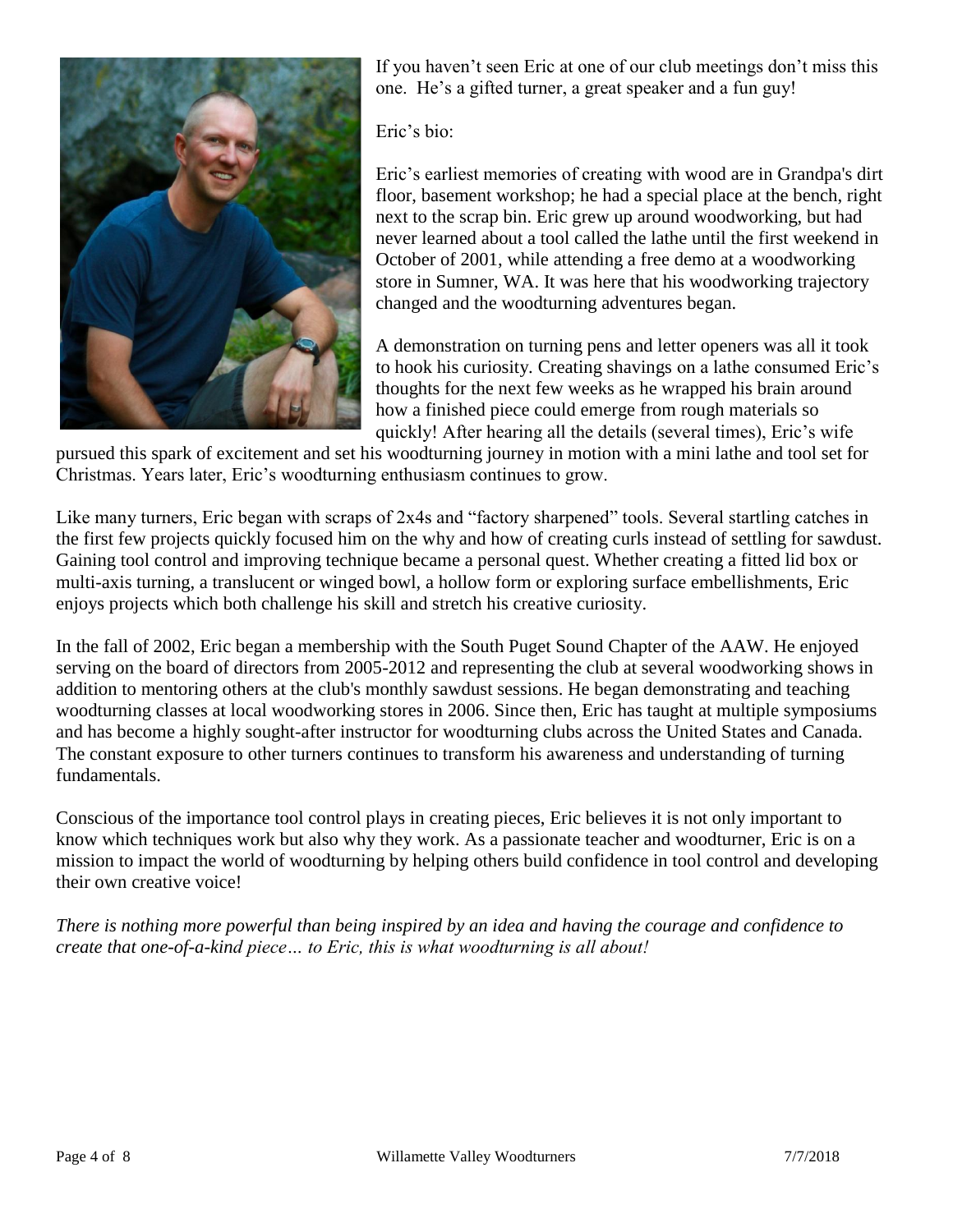# **August 11 - 12 Educational Opportunity: Turning with Eric Lofstrom**



Professional woodturning maestro Eric Lofstrom will offer a **2-day weekend series of classes for club members only**, on Saturday and Sunday, August 11 and 12, 2018. The Saturday class, "**A Day of Turning Triple-Axis Raindrops, 'Resilience' Series, expands on Eric's Thursday evening demonstration to the club.** This hands-on class is designed for turners who want to explore the interaction of multiple curves within a single sculptural piece. In addition to reviewing spindle turning techniques, you will learn concepts of multi-axis turning, sharpening methods to obtain a razor sharp tool

edge, and how to produce the cleanest cut possible with control. Time will also be spent on embellishing techniques which can be utilized to enhance the grain in your artistic pieces. You will take home samples created during the class for inspiration once back in your own shop!



Sunday's class shifts gears considerably. "**A Day of Turning Square-Rim Bowls, 'Resonance' Series"** is designed to equip you with basic skills to create a small bowl with an outward flowing square rim. Created from a square blank with basic turning tools, we will explore techniques to maximize the bowl gouge and finishing scrapers, in addition to utilizing several methods of mounting a face grain blank to the lathe for turning. Focus will be placed on tool control and creating a flowing form, while aiming for the cleanest cuts possible from the tools. The square-rim bowl class is sure to tease your mind and set ripples of inspiration in motion!

This two-day class **costs \$200.** A sign-up sheet will be at the meeting on July 12, or you can register early (suggested, as this class will fill quickly) by email to [jeffzens@custombuiltfurniture.com.](mailto:jeffzens@custombuiltfurniture.com) Your class fees must be paid in order to reserve your spot in this class. A list of tools and materials will be provided to every registrant. Don't delay on this one!!

# **August 29th - September 3rd: Oregon State Fair**

**September 13: Reed "Robo Hippy" Gray:** Shear scraping, peeling cuts, and negative rake scrapers

# **Club Business**

**\_\_\_\_\_\_\_\_\_\_\_\_\_\_\_\_\_\_\_\_\_\_\_\_\_\_\_\_\_\_\_\_\_\_\_\_\_\_\_\_\_\_\_\_\_\_\_\_\_\_\_\_\_\_\_\_\_\_\_\_\_\_\_\_\_\_\_\_\_\_\_\_\_\_\_\_\_\_\_\_\_\_\_\_\_\_\_\_**

#### **Treasurer's Report (6/6-7/6)**

By Henrik Åberg, Treasurer

| <b>Beginning Balance</b>    | \$14,525.91 |
|-----------------------------|-------------|
| <b>Income</b><br>Membership | \$15.00     |
| <b>Total Income</b>         | \$15.00     |
| <b>Ending Balance</b>       | \$14,540.91 |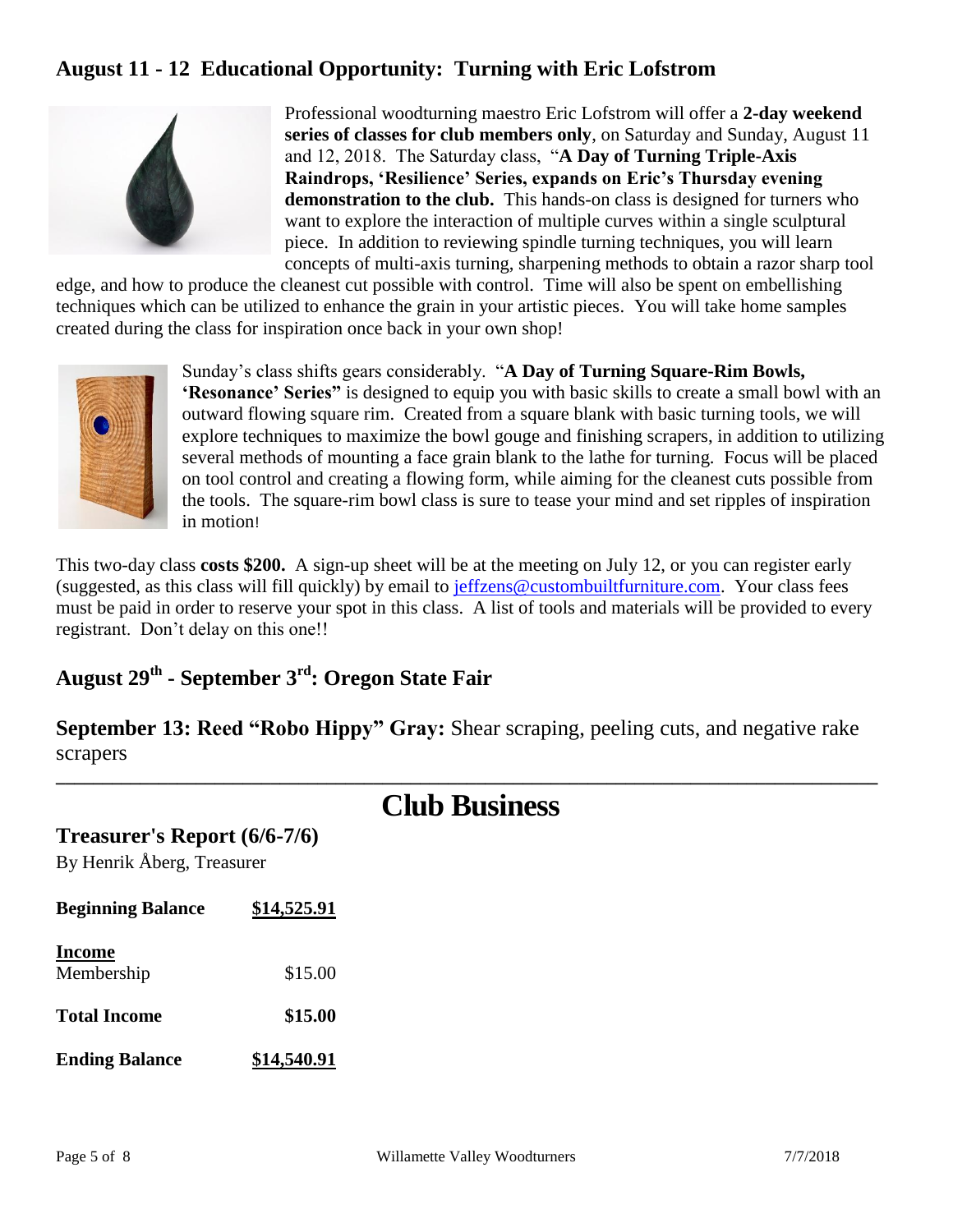# **Partial List of Gadget and Gizmo topics July 12, 2018 Walt Thies, Presenter**

#### **Tools From:**

High Speed Steel bits (10% Cobalt, extra hard, optional) Replacement bits Bit holder (handle) Commercial Shop made

Planer blades

Skew **Cutters** Goose neck scrapers Under cutter (forms the area adjacent to the opening of a round-over bowl) Beading tool Captured ring cutters

HSS rods hardened

Point tool w 2 facets (grinding guide, compliments of Myron Yancey) Vortex tool (see Cindy Drozda you-tube video)

Drill rod unhardened, shape then harden Long drill bit (Milwaukee 3/8"x 14") Allen Wrench (hex key) Saw blades repurposed as parting tools Commercial (0.057") Band saw (0.041") Bow saw, craftsman (0.027") Flush-cut pull saw, DeWalt (0.015")

Taps (any size, used)

#### **Jigs and non-cutting tools**

Drilling jig Wall thickness gauge for hollow-forms Wooden Faceplates (Headstocks and tailstocks) Burning rings (Formica sample piece)

#### **PVC pipe used in turning**

Vacuum chucking Bearing surfaces Wood protector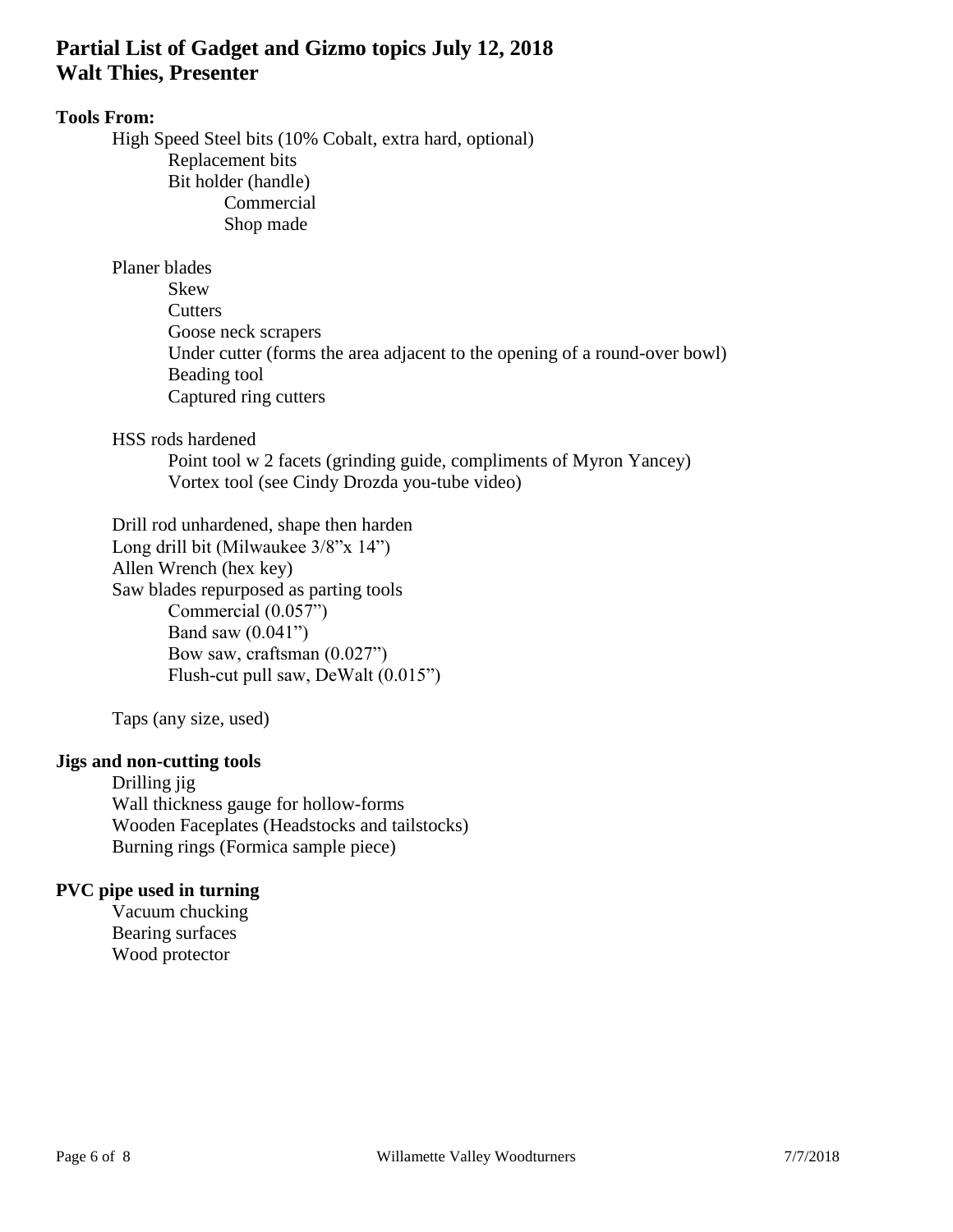# Membership Rewards

# **Library**

A friendly reminder to members with books and/or videos checked out from the library. Please return them at this next meeting.

# **Wood Gathering**

Sign-up sheets will be available to indicate your availability to help with wood gathering. Anyone who learns of a tree or log that is available to the club should notify Jerry Lelack, (503) 510-1577 or Bob Hutchinson, (503) 508-3279. The intent is to gather wood, process it to usable pieces, store it at the home of Terry Gerros, and then make it available to members. Terry can be reached at (503) 580-5013.

# **From Terry Gerros**

I am a distributor for Stick Fast CA glue, Sharpfast Sharpening systems, the Holdfast vacuum chucking system and Saburrtooth Carving bits. If you have an interest in these products, give me a call or send me an [email](mailto:gerrost@yahoo.com) for details.

# **Supplies**

The club purchases a few supplies in bulk and sells it to members at club cost. We routinely have superglue (\$5), black or brown superglue (\$10) accelerator (\$10) and Anchorseal (\$11/gal). The club has a small supply of half round protractors (\$6) used to measure the angle ground on a tool, and depth gauges (\$5). HSS Round Tool Bits rods (1/4" x 8") are also available (\$3). Bruce Stangeby will have the resale items available at the meetings, except for Anchorseal which is available through [Jeff Zens.](mailto:jszens@custombuiltfurniture.com)

# **Club Member Discounts**

- **Craft Supply**: The club's order will be going out on the Monday following our Club Meeting if our order equals or exceeds \$1,000. Craft Supply gives us a 10% discount plus free shipping on all items, and occasional additional discounts on certain other items and quantity purchases. If you order from the sales items, you will receive the club discount in addition to the sale discount, making many items available at very attractive prices. For detailed instruction for ordering see the article in the [November](http://www.willamettevalleywoodturners.com/newsletters/2015_11_WVW_Newsletter.pdf) 2015 Burl. Questions? See [jeffzens@custombuiltfurniture.com.](mailto:jeffzens@custombuiltfurniture.com.)
- Club members are registered with **Klingspor's Woodworking Shop** at [www.woodworkingshop.com](http://www.woodworkingshop.com/)  or 800-228-0000, they have your name and will give you a 10% discount.
- If you show your club card at checkout time to the cashier at **Woodcraft** in Tigard they will give you a 10% discount (May not apply to some machinery).
- **Exotic Wood** is offering a discount of 15% off any orders placed at: [www.exoticwoodsusa.com.](http://www.exoticwoodsusa.com/) (This includes sale items and free shipping on orders over \$300). Use promo code ewusaAAW
- **Gilmer Wood** now offers our club a 10% discount on purchases made there. If you haven't been to Gilmer's, it is well worth the trip to Portland, if only to make your mouth water and make you cry if you leave empty handed.